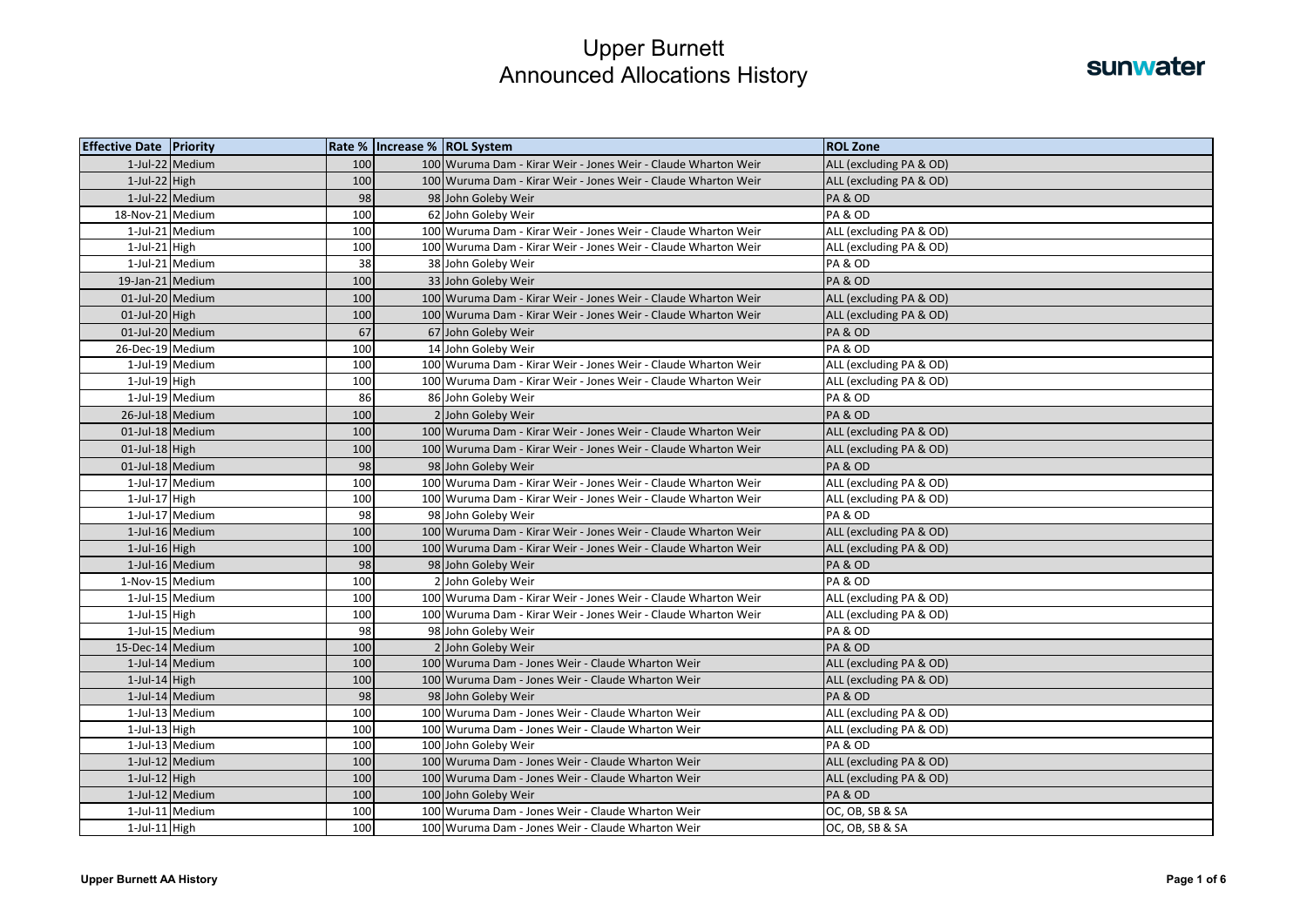| <b>Effective Date Priority</b> |                     |                | Rate % Increase % ROL System                      | <b>ROL Zone</b>                            |
|--------------------------------|---------------------|----------------|---------------------------------------------------|--------------------------------------------|
|                                | 1-Jul-11 Medium     | 100            | 100 Wuruma Dam - Jones Weir - Claude Wharton Weir | OA, NC & MA                                |
| 1-Jul-11 High                  |                     | 100            | 100 Wuruma Dam - Jones Weir - Claude Wharton Weir | OA, NC & MA                                |
| $1$ -Jul-11 High               |                     | 100            | 100 Wuruma Dam - Jones Weir - Claude Wharton Weir | NA, NB, GY & GB                            |
|                                | 1-Jul-11 Medium     | 100            | 100 Wuruma Dam - Jones Weir - Claude Wharton Weir | NA, NB, GY & GB                            |
|                                | 1-Jul-11 Medium     | 100            | 100 John Goleby Weir                              | PA & OD                                    |
| 23-Dec-10 Medium               |                     | 100            | 68 Wuruma Dam - Jones Weir - Claude Wharton Weir  | OA, NC & MA                                |
| 23-Dec-10 Medium               |                     | 100            | 75 Wuruma Dam - Jones Weir - Claude Wharton Weir  | NA, NB, GY & GB                            |
| 2-Nov-10 Medium                |                     | 25             | 25 Wuruma Dam - Jones Weir - Claude Wharton Weir  | GY, GB & NA                                |
| 2-Nov-10 Medium                |                     | 25             | 1 Wuruma Dam - Jones Weir - Claude Wharton Weir   | NB Claude Wharton Weir to AMTD 213.1 km    |
|                                | 2-Nov-10 BW Medium  | 25             | 25 Wuruma Dam - Jones Weir - Claude Wharton Weir  | NB Claude Wharton Weir to AMTD 213.1 km    |
| 2-Nov-10 Medium                |                     | 32             | 6 Wuruma Dam - Jones Weir - Claude Wharton Weir   | OA, NC & MA                                |
| 19-Oct-10 Medium               |                     | 100            | 25 Wuruma Dam - Jones Weir - Claude Wharton Weir  | OB, OC, SB & SA                            |
|                                | 19-Oct-10 BW Medium | 26             | 26 Wuruma Dam - Jones Weir - Claude Wharton Weir  | MA Burnett River confluence to AMTD 6.0 km |
|                                | 19-Oct-10 BW Medium | 26             | 26 Wuruma Dam - Jones Weir - Claude Wharton Weir  | OA Jones Weir to AMTD 253.0 km             |
| 19-Oct-10 Medium               |                     | 26             | 26 Wuruma Dam - Jones Weir - Claude Wharton Weir  | NC AMTD 213.1 km to Jones Weir             |
| 19-Oct-10 Medium               |                     | 26             | 2 Wuruma Dam - Jones Weir - Claude Wharton Weir   | MA Burnett River confluence to AMTD 6.0 km |
| 19-Oct-10 Medium               |                     | 26             | 2 Wuruma Dam - Jones Weir - Claude Wharton Weir   | OA Jones Weir to AMTD 253.0 km             |
|                                | 6-Sep-10 Medium     | 100            | 14 John Goleby Weir                               | PA&OD                                      |
| 1-Sep-10 Medium                |                     | 24             | 4 Wuruma Dam - Jones Weir - Claude Wharton Weir   | <b>MA &amp; OA</b>                         |
| 4-Aug-10 Medium                |                     | 20             | 4 Wuruma Dam - Jones Weir - Claude Wharton Weir   | <b>MA &amp; OA</b>                         |
| $1$ -Jul-10 High               |                     | 100            | 100 Wuruma Dam - Jones Weir - Claude Wharton Weir | NB. GY & GB                                |
|                                | 1-Jul-10 Medium     | 24             | 24 Wuruma Dam - Jones Weir - Claude Wharton Weir  | NB Claude Wharton Weir to AMTD 213.1 km    |
|                                | 1-Jul-10 Medium     | $\overline{0}$ | 0 Wuruma Dam - Jones Weir - Claude Wharton Weir   | GB, GY, NA & NC                            |
|                                | 1-Jul-10 Medium     | 16             | 16 Wuruma Dam - Jones Weir - Claude Wharton Weir  | <b>MA &amp; OA</b>                         |
|                                | 1-Jul-10 BW Medium  | $\overline{0}$ | 0 Wuruma Dam - Jones Weir - Claude Wharton Weir   | <b>MA &amp; OA</b>                         |
|                                | 1-Jul-10 Medium     | 75             | 75 Wuruma Dam - Jones Weir - Claude Wharton Weir  | OC, OB, SB & SA                            |
|                                | 1-Jul-10 Medium     | 86             | 86 John Goleby Weir                               | PA & OD                                    |
| $1$ -Jul-10 High               |                     | 100            | 100 Wuruma Dam - Jones Weir - Claude Wharton Weir | NA, OA, OC & SB                            |
|                                | 9-Apr-10 Medium     | 37             | 3 Wuruma Dam - Jones Weir - Claude Wharton Weir   | OA, NC & MA                                |
|                                | 9-Apr-10 Medium     | 58             | 5 Wuruma Dam - Jones Weir - Claude Wharton Weir   | NB, NA, GY & GB                            |
| 12-Mar-10 Medium               |                     | 53             | 6 Wuruma Dam - Jones Weir - Claude Wharton Weir   | NB, NA, GY & GB                            |
| 12-Mar-10 Medium               |                     | 100            | 23 Wuruma Dam - Jones Weir - Claude Wharton Weir  | SB, SA, OC & OB                            |
| 11-Feb-10 Medium               |                     | 77             | 40 Wuruma Dam - Jones Weir - Claude Wharton Weir  | SB, SA, OC & OB                            |
| 11-Feb-10 Medium               |                     | 34             | 2 Wuruma Dam - Jones Weir - Claude Wharton Weir   | OA, NC & MA                                |
| 11-Feb-10 Medium               |                     | 47             | 8 Wuruma Dam - Jones Weir - Claude Wharton Weir   | NB, NA, GY & GB                            |
|                                | 3-Feb-10 Medium     | 100            | 24 John Goleby Weir                               | PA & OD                                    |
|                                | 9-Jan-10 Medium     | 39             | 13 Wuruma Dam - Jones Weir - Claude Wharton Weir  | NB, NA, GY & GB                            |
|                                | 5-Jan-10 Medium     | 32             | 2 Wuruma Dam - Jones Weir - Claude Wharton Weir   | MA & OA                                    |
|                                | 5-Jan-10 Medium     | 32             | 32 Wuruma Dam - Jones Weir - Claude Wharton Weir  | NC AMTD 213.1 km to Jones Weir             |
|                                | 5-Jan-10 Medium     | 26             | 2 Wuruma Dam - Jones Weir - Claude Wharton Weir   | NB Claude Wharton Weir to AMTD 213.1 km    |
|                                | 5-Jan-10 Medium     | 26             | 26 Wuruma Dam - Jones Weir - Claude Wharton Weir  | NA, GY & GB                                |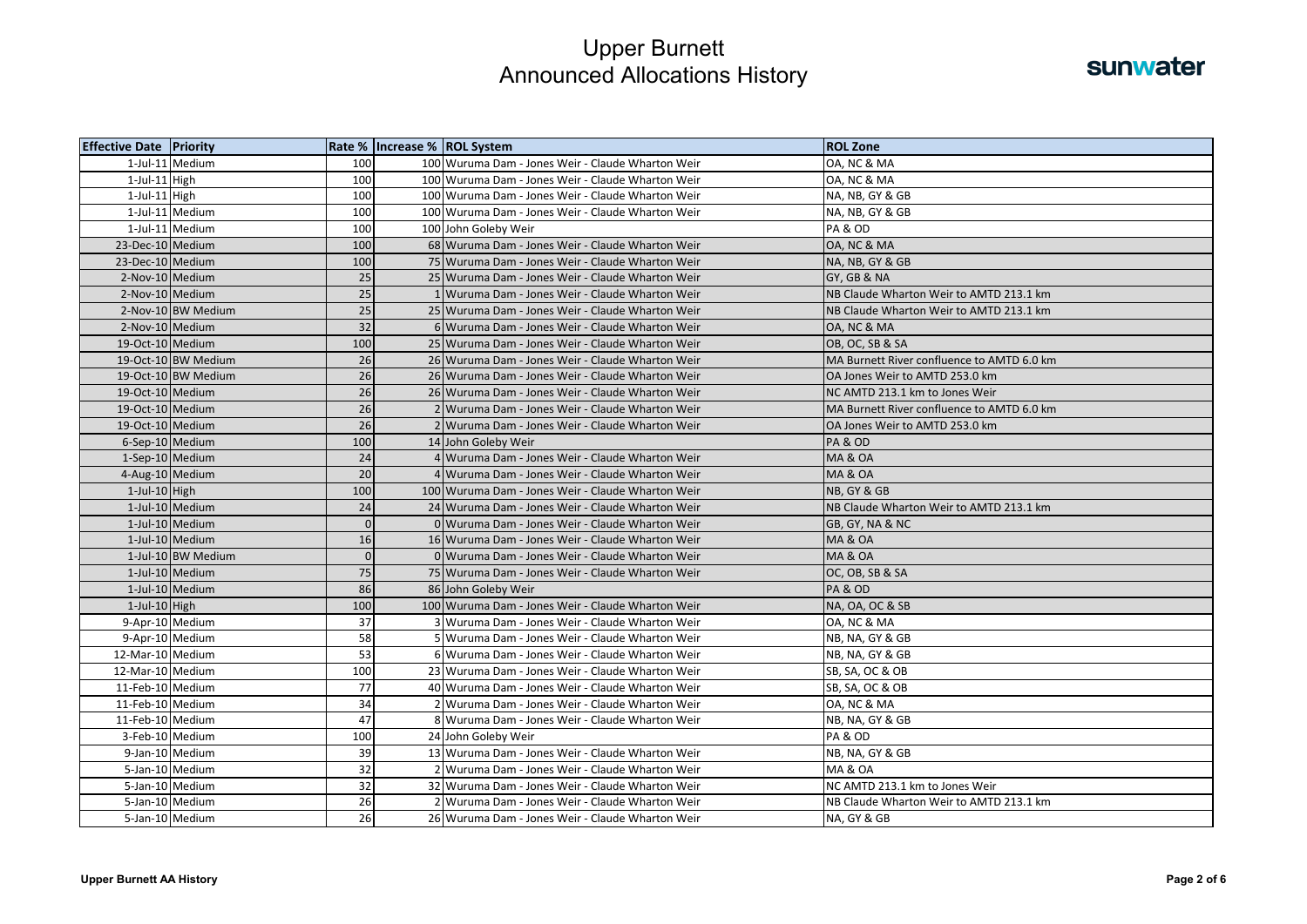| <b>Effective Date Priority</b> |                | Rate %   Increase %   ROL System                  | <b>ROL Zone</b>                                       |
|--------------------------------|----------------|---------------------------------------------------|-------------------------------------------------------|
| 9-Dec-09 Medium                | 30             | 6 Wuruma Dam - Jones Weir - Claude Wharton Weir   | <b>MA &amp; OA</b>                                    |
| 4-Aug-09 Medium                | 24             | 4 Wuruma Dam - Jones Weir - Claude Wharton Weir   | <b>MA &amp; OA</b>                                    |
| 1-Jul-09 Medium                | $\mathbf 0$    | 0 Wuruma Dam - Jones Weir - Claude Wharton Weir   | GB, GY, NA & NC                                       |
| 1-Jul-09 Medium                | 20             | 20 Wuruma Dam - Jones Weir - Claude Wharton Weir  | <b>MA &amp; OA</b>                                    |
| 1-Jul-09 Medium                | 24             | 24 Wuruma Dam - Jones Weir - Claude Wharton Weir  | NB Claude Wharton Weir to AMTD 213.1 km               |
| 1-Jul-09 High                  | 100            | 100 Wuruma Dam - Jones Weir - Claude Wharton Weir | GY, GB, NB, NA & OA                                   |
| 1-Jul-09 Medium                | $\mathbf 0$    | 0 Wuruma Dam - Jones Weir - Claude Wharton Weir   | GY, GB, NA & NC                                       |
| 1-Jul-09 Medium                | 24             | 24 Wuruma Dam - Jones Weir - Claude Wharton Weir  | NB Claude Wharton Weir to AMTD 213.1 km               |
| 1-Jul-09 Medium                | 20             | 20 Wuruma Dam - Jones Weir - Claude Wharton Weir  | MA & OA                                               |
| 1-Jul-09 Medium                | 37             | 37 Wuruma Dam - Jones Weir - Claude Wharton Weir  | ALL                                                   |
| 1-Jul-09 High                  | 100            | 100 Wuruma Dam - Jones Weir - Claude Wharton Weir | OC&SB                                                 |
| 1-Jul-09 Medium                | 76             | 76 John Goleby Weir                               | PA&OD                                                 |
| 1-Jul-09 Medium                | 76             | 76 John Goleby Weir                               | OD Nogo River confluence to Ceratodus Gauging Station |
| 22-Apr-09 Medium               | 57             | 17 Wuruma Dam - Jones Weir - Claude Wharton Weir  | <b>ALL</b>                                            |
| 22-Apr-09 Medium               | 34             | 2 Wuruma Dam - Jones Weir - Claude Wharton Weir   | <b>ALL</b>                                            |
| 22-Apr-09 Medium               | 83             | 13 Wuruma Dam - Jones Weir - Claude Wharton Weir  | <b>ALL</b>                                            |
| 23-Feb-09 Medium               | 32             | 6 Wuruma Dam - Jones Weir - Claude Wharton Weir   | <b>ALL</b>                                            |
| 27-Jan-09 Medium               | 70             | 43 Wuruma Dam - Jones Weir - Claude Wharton Weir  | OB. OC & SB                                           |
| 27-Jan-09 Medium               | 70             | 70 Wuruma Dam - Jones Weir - Claude Wharton Weir  | SA Burnett River confluence to Wuruma Dam             |
| 27-Jan-09 Medium               | 26             | 26 Wuruma Dam - Jones Weir - Claude Wharton Weir  | NC & MA                                               |
| 27-Jan-09 Medium               | 26             | 2 Wuruma Dam - Jones Weir - Claude Wharton Weir   | OA Jones Weir to AMTD 253.0 km                        |
| 27-Jan-09 Medium               | 35             | 4 Wuruma Dam - Jones Weir - Claude Wharton Weir   | <b>ALL</b>                                            |
| 1-Oct-08 Medium                | 24             | 9 Wuruma Dam - Jones Weir - Claude Wharton Weir   | OA Jones Weir to AMTD 253.0 km                        |
| 12-Aug-08 Medium               | 31             | 7 Wuruma Dam - Jones Weir - Claude Wharton Weir   | NB Claude Wharton Weir to AMTD 213.1 km               |
| 12-Aug-08 Medium               | 31             | 31 Wuruma Dam - Jones Weir - Claude Wharton Weir  | NA. GY & GB                                           |
| 4-Aug-08 Medium                | 15             | 6 Wuruma Dam - Jones Weir - Claude Wharton Weir   | OA Jones Weir to AMTD 253.0 km                        |
| 28-Jul-08 Medium               | 100            | 45 John Goleby Weir                               | PA&OD                                                 |
| 1-Jul-08 Medium                | $\Omega$       | 0 Wuruma Dam - Jones Weir - Claude Wharton Weir   | ALL                                                   |
| 1-Jul-08 Medium                | 55             | 55 John Goleby Weir                               | PA&OD                                                 |
| 1-Jul-08 Medium                | $\overline{9}$ | 9 Wuruma Dam - Jones Weir - Claude Wharton Weir   | OA Jones Weir to AMTD 253.0 km                        |
| $1$ -Jul-08 High               | 100            | 100 Wuruma Dam - Jones Weir - Claude Wharton Weir | OA Jones Weir to AMTD 253.0 km                        |
| 1-Jul-08 Medium                | 24             | 24 Wuruma Dam - Jones Weir - Claude Wharton Weir  | NB Claude Wharton Weir to AMTD 213.1 km               |
| $1$ -Jul-08 High               | 100            | 100 Wuruma Dam - Jones Weir - Claude Wharton Weir | NA Barambah Creek confluence to Claude Wharton Weir   |
| 1-Jul-08 Medium                | 27             | 27 Wuruma Dam - Jones Weir - Claude Wharton Weir  | OC, OB & SB                                           |
| $1$ -Jul-08 High               | 100            | 100 Wuruma Dam - Jones Weir - Claude Wharton Weir | OC, OB, SB & SA                                       |
| 15-Feb-08 Medium               | 100            | 71 John Goleby Weir                               | PA & OD                                               |
| 11-Feb-08 Medium               | 88             | 88 Wuruma Dam - Jones Weir - Claude Wharton Weir  | GY, GB, NB & NA                                       |
| 11-Feb-08 Medium               | 42             | 42 Wuruma Dam - Jones Weir - Claude Wharton Weir  | NC, MA & OA                                           |
| 11-Feb-08 Medium               | 29             | 29 Wuruma Dam - Jones Weir - Claude Wharton Weir  | OC, OB & SB                                           |
| 11-Feb-08 High                 | 100            | 29 Wuruma Dam - Jones Weir - Claude Wharton Weir  | OC Eidsvold Gauging Station to Nogo River confluence  |
| 11-Feb-08 High                 | 100            | 100 Wuruma Dam - Jones Weir - Claude Wharton Weir | SB Wuruma Dam to AMTD 50.9 km                         |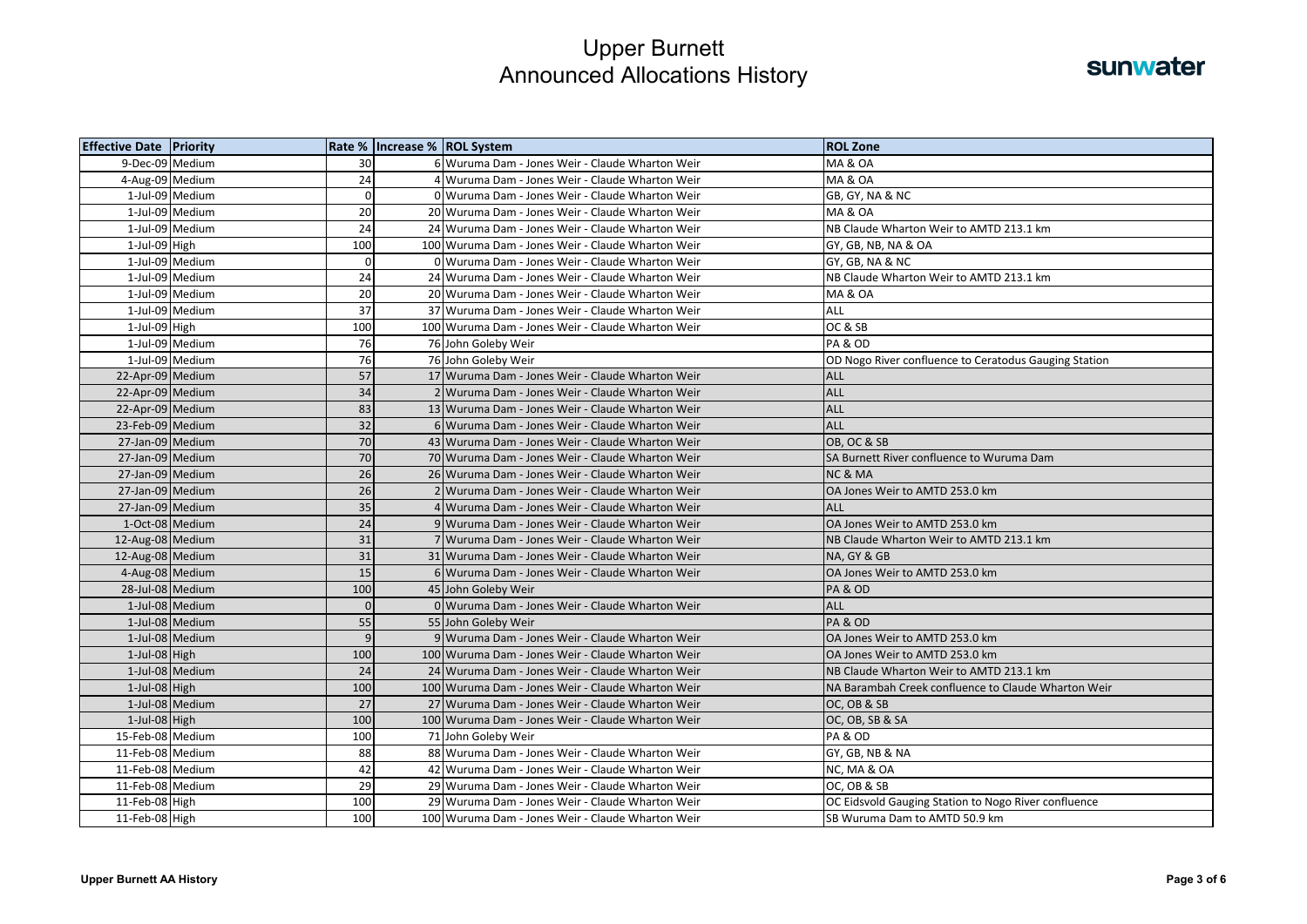| <b>Effective Date Priority</b> |                                  |                | Rate % Increase % ROL System                      | <b>ROL Zone</b>                                             |
|--------------------------------|----------------------------------|----------------|---------------------------------------------------|-------------------------------------------------------------|
| 31-Oct-07 Medium               |                                  | 29             | 11 John Goleby Weir                               | PA&OD                                                       |
|                                | 15-Oct-07 z (Obsolete) BW Medium | 24             | 24 Wuruma Dam - Jones Weir - Claude Wharton Weir  | NB Claude Wharton Weir to AMTD 213.1 km                     |
| 15-Oct-07 Medium               |                                  | 24             | 24 Wuruma Dam - Jones Weir - Claude Wharton Weir  | NB Claude Wharton Weir to AMTD 213.1 km                     |
| 15-Oct-07 High                 |                                  | 100            | 53 Wuruma Dam - Jones Weir - Claude Wharton Weir  | NA Barambah Creek confluence to Claude Wharton Weir         |
|                                | 1-Jul-07 Medium                  | $\mathbf 0$    | 0 Wuruma Dam - Jones Weir - Claude Wharton Weir   | <b>ALL</b>                                                  |
| $1$ -Jul-07 High               |                                  | 71             | 71 Wuruma Dam - Jones Weir - Claude Wharton Weir  | OC Eidsvold Gauging Station to Nogo River confluence        |
| 1-Jul-07 High                  |                                  | 100            | 100 Wuruma Dam - Jones Weir - Claude Wharton Weir | OA Jones Weir to AMTD 253.0 km                              |
| 1-Jul-07 High                  |                                  | 47             | 47 Wuruma Dam - Jones Weir - Claude Wharton Weir  | NA Barambah Creek confluence to Claude Wharton Weir         |
|                                | 1-Jul-07 Medium                  | 18             | 18 John Goleby Weir                               | PA & OD                                                     |
|                                | 1-Jul-07 Medium                  | $\mathsf 0$    | 0 Wuruma Dam - Jones Weir - Claude Wharton Weir   | OA, NC, NB, NA, MA, GY & GB                                 |
| 23-Feb-07 Medium               |                                  | 35             | 35 Wuruma Dam - Jones Weir - Claude Wharton Weir  | GY & GB                                                     |
| 23-Feb-07 Medium               |                                  | 35             | 11 Wuruma Dam - Jones Weir - Claude Wharton Weir  | NA&NB                                                       |
| 20-Feb-07 Medium               |                                  | 29             | 20 Wuruma Dam - Jones Weir - Claude Wharton Weir  | <b>MA &amp; OA</b>                                          |
| 20-Feb-07 Medium               |                                  | 29             | 20 Wuruma Dam - Jones Weir - Claude Wharton Weir  | OA Jones Weir to AMTD 253.0 km                              |
| 22-Jul-06 Medium               |                                  | $\mathsf{q}$   | 2 Wuruma Dam - Jones Weir - Claude Wharton Weir   | <b>MA &amp; OA</b>                                          |
|                                | 1-Jul-06 BW Medium               | 9              | 9 Wuruma Dam - Jones Weir - Claude Wharton Weir   | OA Jones Weir to AMTD 253.0 km                              |
|                                | 1-Jul-06 BW Medium               | $\mathbf 0$    | 0 Wuruma Dam - Jones Weir - Claude Wharton Weir   | OB AMTD 253.0 km to Eidsvold Gauging Station                |
|                                | 1-Jul-06 Medium                  | $\mathbf{0}$   | 0 Wuruma Dam - Jones Weir - Claude Wharton Weir   | GY & GB                                                     |
|                                | 1-Jul-06 Medium                  | 24             | 24 Wuruma Dam - Jones Weir - Claude Wharton Weir  | <b>NA &amp; NB</b>                                          |
| $1$ -Jul-06 High               |                                  | 100            | 100 Wuruma Dam - Jones Weir - Claude Wharton Weir | NA Barambah Creek confluence to Claude Wharton Weir         |
|                                | 1-Jul-06 Medium                  | $\mathbf 0$    | 0 Wuruma Dam - Jones Weir - Claude Wharton Weir   | NC AMTD 213.1 km to Jones Weir                              |
|                                | 1-Jul-06 Medium                  | $\overline{7}$ | 7 Wuruma Dam - Jones Weir - Claude Wharton Weir   | MA & OA                                                     |
| $1$ -Jul-06 High               |                                  | 100            | 100 Wuruma Dam - Jones Weir - Claude Wharton Weir | OA Jones Weir to AMTD 253.0 km                              |
|                                | 1-Jul-06 Medium                  | $\Omega$       | OlWuruma Dam - Jones Weir - Claude Wharton Weir   | OB, OC, SB & SA                                             |
| $1$ -Jul-06 High               |                                  | 100            | 100 Wuruma Dam - Jones Weir - Claude Wharton Weir | OC Eidsvold Gauging Station to Nogo River confluence        |
|                                | 1-Jul-06 Medium                  | 38             | 38 John Goleby Weir                               | PA&OD                                                       |
| 1-May-06 Medium                |                                  | 61             | 18 Wuruma Dam - Jones Weir - Claude Wharton Weir  | NC, MA & OA                                                 |
| 1-Feb-06 Medium                |                                  | 95             | 17 Wuruma Dam - Jones Weir - Claude Wharton Weir  | GY, GB, NB & NA                                             |
| 1-Feb-06 Medium                |                                  | 43             | 8 Wuruma Dam - Jones Weir - Claude Wharton Weir   | NC, MA & OA                                                 |
| 18-Jan-06 Medium               |                                  | 78             | 19 Wuruma Dam - Jones Weir - Claude Wharton Weir  | GY AMTD 162.8 km to 176.0 km (U/S ponded area Paradise Dam) |
|                                | 1-Jan-06 Medium                  | 78             | 19 Wuruma Dam - Jones Weir - Claude Wharton Weir  | GB, NA & NB                                                 |
|                                | 1-Jan-06 Medium                  | 35             | 35 Wuruma Dam - Jones Weir - Claude Wharton Weir  | NC AMTD 213.1 km to Jones Weir                              |
|                                | 1-Jan-06 Medium                  | 35             | 3 Wuruma Dam - Jones Weir - Claude Wharton Weir   | OA & MA                                                     |
|                                | 1-Jan-06 Medium                  | 55             | 6 Wuruma Dam - Jones Weir - Claude Wharton Weir   | OB, OC, SB & SA                                             |
| 1-Nov-05 Medium                |                                  | 59             | 25 Wuruma Dam - Jones Weir - Claude Wharton Weir  | GY AMTD 162.8 km to 176.0 km (U/S ponded area Paradise Dam) |
| 1-Nov-05 Medium                |                                  | 59             | 23 Wuruma Dam - Jones Weir - Claude Wharton Weir  | GB, GA, NB & NA                                             |
| 22-Oct-05 Medium               |                                  | 100            | 40 John Goleby Weir                               | PA&OD                                                       |
| 22-Sep-05 Medium               |                                  | 36             | 2 Wuruma Dam - Jones Weir - Claude Wharton Weir   | GA, GB, NA & NB                                             |
|                                | 1-Jul-05 Medium                  | 34             | 34 Wuruma Dam - Jones Weir - Claude Wharton Weir  | GZ, GY, GA, GB, NA & NB                                     |
|                                | 1-Jul-05 Medium                  | $\mathbf 0$    | 0 Wuruma Dam - Jones Weir - Claude Wharton Weir   | NC AMTD 213.1 km to Jones Weir                              |
|                                | 1-Jul-05 Medium                  | 32             | 32 Wuruma Dam - Jones Weir - Claude Wharton Weir  | <b>MA &amp; OA</b>                                          |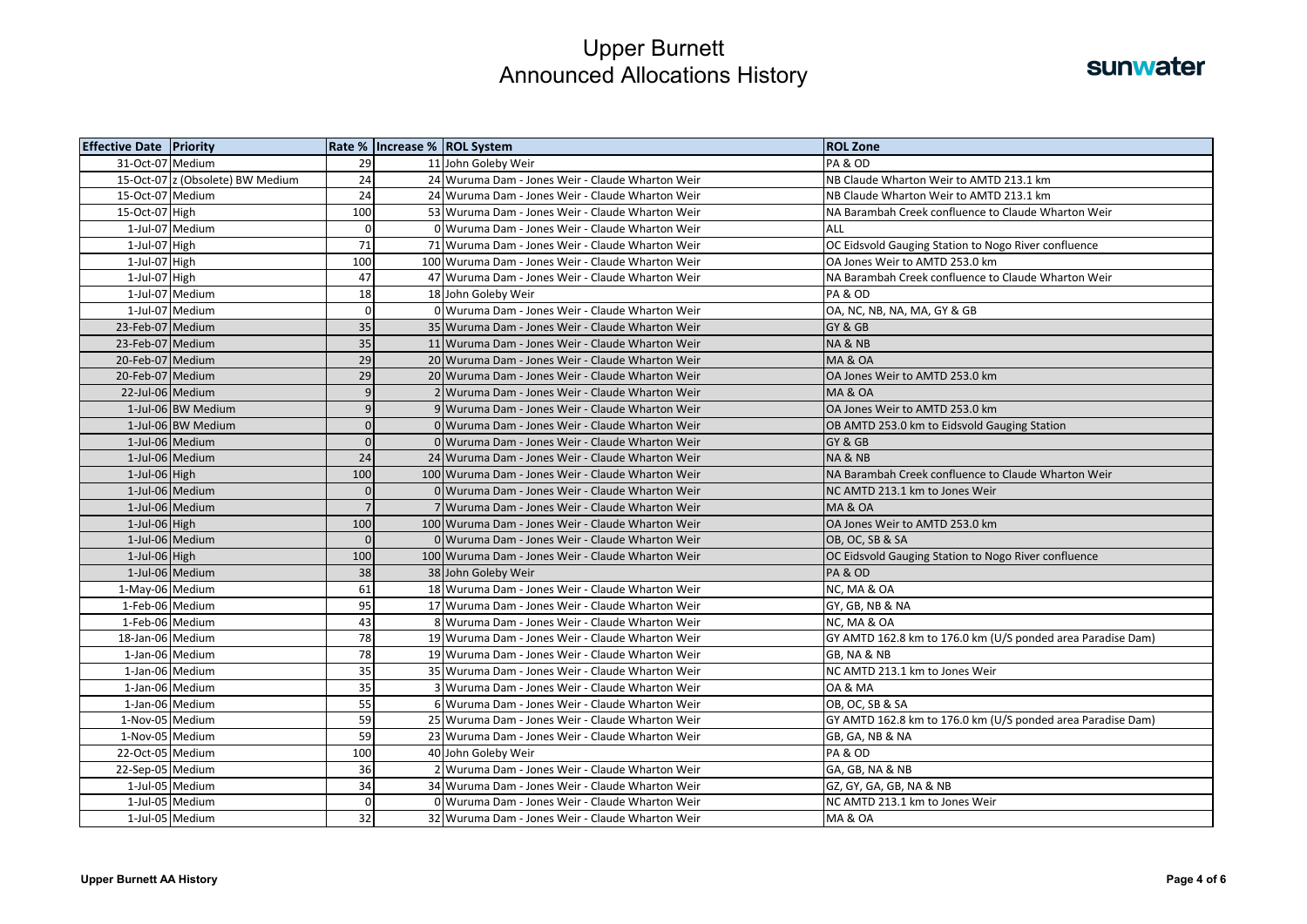| <b>Effective Date Priority</b> |                 |     | Rate %   Increase %   ROL System                  | <b>ROL Zone</b>                                        |
|--------------------------------|-----------------|-----|---------------------------------------------------|--------------------------------------------------------|
|                                | 1-Jul-05 Medium | 49  | 49 Wuruma Dam - Jones Weir - Claude Wharton Weir  | OB, OC, SA & SB                                        |
| 1-Jul-05 High                  |                 | 100 | 100 Wuruma Dam - Jones Weir - Claude Wharton Weir | ALL                                                    |
|                                | 1-Jul-05 Medium | 60  | 60 John Goleby Weir                               | PA&OD                                                  |
| 1-Jul-05 High                  |                 | 100 | 100 John Goleby Weir                              | PA&OD                                                  |
| 1-Jan-05 Medium                |                 | 71  | 32 Wuruma Dam - Jones Weir - Claude Wharton Weir  | NC, MA & OA                                            |
| 1-Jan-05 Medium                |                 | 70  | 12 Wuruma Dam - Jones Weir - Claude Wharton Weir  | NB, NA, GB & GA                                        |
| 17-Nov-04 Medium               |                 | 58  | 23 Wuruma Dam - Jones Weir - Claude Wharton Weir  | NB, NA, GB & GA                                        |
| 17-Nov-04 Medium               |                 | 100 | 27 Wuruma Dam - Jones Weir - Claude Wharton Weir  | OB, OC, SA & SB                                        |
| 6-Nov-04 Medium                |                 | 100 | 12 John Goleby Weir                               | PA&OD                                                  |
| 1-Oct-04 Medium                |                 | 73  | 8 Wuruma Dam - Jones Weir - Claude Wharton Weir   | OB, OC, SB & SA                                        |
| 1-Oct-04 Medium                |                 | 35  | 9 Wuruma Dam - Jones Weir - Claude Wharton Weir   | NB, NA, GB & GA                                        |
|                                | 1-Jul-04 Medium | 88  | 88 John Goleby Weir                               | PA&OD                                                  |
|                                | 1-Jul-04 Medium | 65  | 65 Wuruma Dam - Jones Weir - Claude Wharton Weir  | OC, OB, SB & SA                                        |
|                                | 1-Jul-04 Medium | 39  | 39 Wuruma Dam - Jones Weir - Claude Wharton Weir  | NC, MA & OA                                            |
|                                | 1-Jul-04 Medium | 26  | 26 Wuruma Dam - Jones Weir - Claude Wharton Weir  | NB, NA, GB & GA                                        |
| $1$ -Jul-04 High               |                 | 100 | 100 John Goleby Weir                              | PA&OD                                                  |
| $1$ -Jul-04 High               |                 | 100 | 100 Wuruma Dam - Jones Weir - Claude Wharton Weir | <b>ALL</b>                                             |
| 1-Apr-04 Medium                |                 | 80  | 9 Wuruma Dam - Jones Weir - Claude Wharton Weir   | NB, NA, GB & GA                                        |
| 1-Apr-04 Medium                |                 | 100 | 17 Wuruma Dam - Jones Weir - Claude Wharton Weir  | NC, MA & OA                                            |
| 27-Jan-04 Medium               |                 | 71  | 21 Wuruma Dam - Jones Weir - Claude Wharton Weir  | NB, NA, GB & GA                                        |
| 27-Jan-04 Medium               |                 | 83  | Wuruma Dam - Jones Weir - Claude Wharton Weir     | NC, MA & OA                                            |
| 16-Jan-04 Medium               |                 | 79  | 10 Wuruma Dam - Jones Weir - Claude Wharton Weir  | NC, MA & OA                                            |
| 19-Dec-03 Medium               |                 | 50  | 20 Wuruma Dam - Jones Weir - Claude Wharton Weir  | NB, NA, GB & GA                                        |
| 31-Oct-03 Medium               |                 | 100 | 4 John Goleby Weir                                | PA&OD                                                  |
|                                | 1-Jul-03 Medium | 96  | 96 John Goleby Weir                               | PA&OD                                                  |
|                                | 1-Jul-03 Medium | 30  | 30 Wuruma Dam - Jones Weir - Claude Wharton Weir  | <b>ALL</b>                                             |
|                                | 1-Jul-03 Medium | 69  | 69 Wuruma Dam - Jones Weir - Claude Wharton Weir  | NC, MA & OA                                            |
|                                | 1-Jul-03 Medium | 100 | 100 Wuruma Dam - Jones Weir - Claude Wharton Weir | ALL                                                    |
| $1$ -Jul-03 High               |                 | 100 | 100 Wuruma Dam - Jones Weir - Claude Wharton Weir | <b>ALL</b>                                             |
| $1$ -Jul-03 High               |                 | 100 | 100 John Goleby Weir                              | ALL                                                    |
| 12-Feb-03 Medium               |                 | 100 | 30 Wuruma Dam - Jones Weir - Claude Wharton Weir  | (obsoleted)Claude Wharton Weir Storage                 |
| 12-Feb-03 Medium               |                 | 100 | 70 Wuruma Dam - Jones Weir - Claude Wharton Weir  | (obsoleted) Jones Weir Storage                         |
| 12-Feb-03 Medium               |                 | 100 | 100 Wuruma Dam - Jones Weir - Claude Wharton Weir | (obsoleted) Wuruma Dam ponded to Burnett R Jn          |
| 12-Feb-03 Medium               |                 | 100 | 100 Wuruma Dam - Jones Weir - Claude Wharton Weir | (obsoleted) Nogo R Jn to U/S Limit Jones Weir          |
| 12-Feb-03 Medium               |                 | 100 | 70 Wuruma Dam - Jones Weir - Claude Wharton Weir  | (obsoleted)Jones Weir to U/S Limit Claude Wharton Weir |
| 12-Feb-03 Medium               |                 | 100 | 30 Wuruma Dam - Jones Weir - Claude Wharton Weir  | (obsoleted)Claude Wharton Weir to Degilbo Ck Jn        |
| 12-Feb-03 High                 |                 | 100 | 0 Wuruma Dam - Jones Weir - Claude Wharton Weir   | <b>ALL</b>                                             |
| 4-Oct-02 Medium                |                 | 70  | 15 Wuruma Dam - Jones Weir - Claude Wharton Weir  | (obsoleted)Claude Wharton Weir to Degilbo Ck Jn        |
|                                | 4-Oct-02 Medium | 70  | 15 Wuruma Dam - Jones Weir - Claude Wharton Weir  | obsoleted)Claude Wharton Weir Storage                  |
| 4-Oct-02 Medium                |                 | 30  | 10 Wuruma Dam - Jones Weir - Claude Wharton Weir  | (obsoleted)Jones Weir to U/S Limit Claude Wharton Weir |
| 4-Oct-02 Medium                |                 | 30  | 10 Wuruma Dam - Jones Weir - Claude Wharton Weir  | (obsoleted) Jones Weir Storage                         |